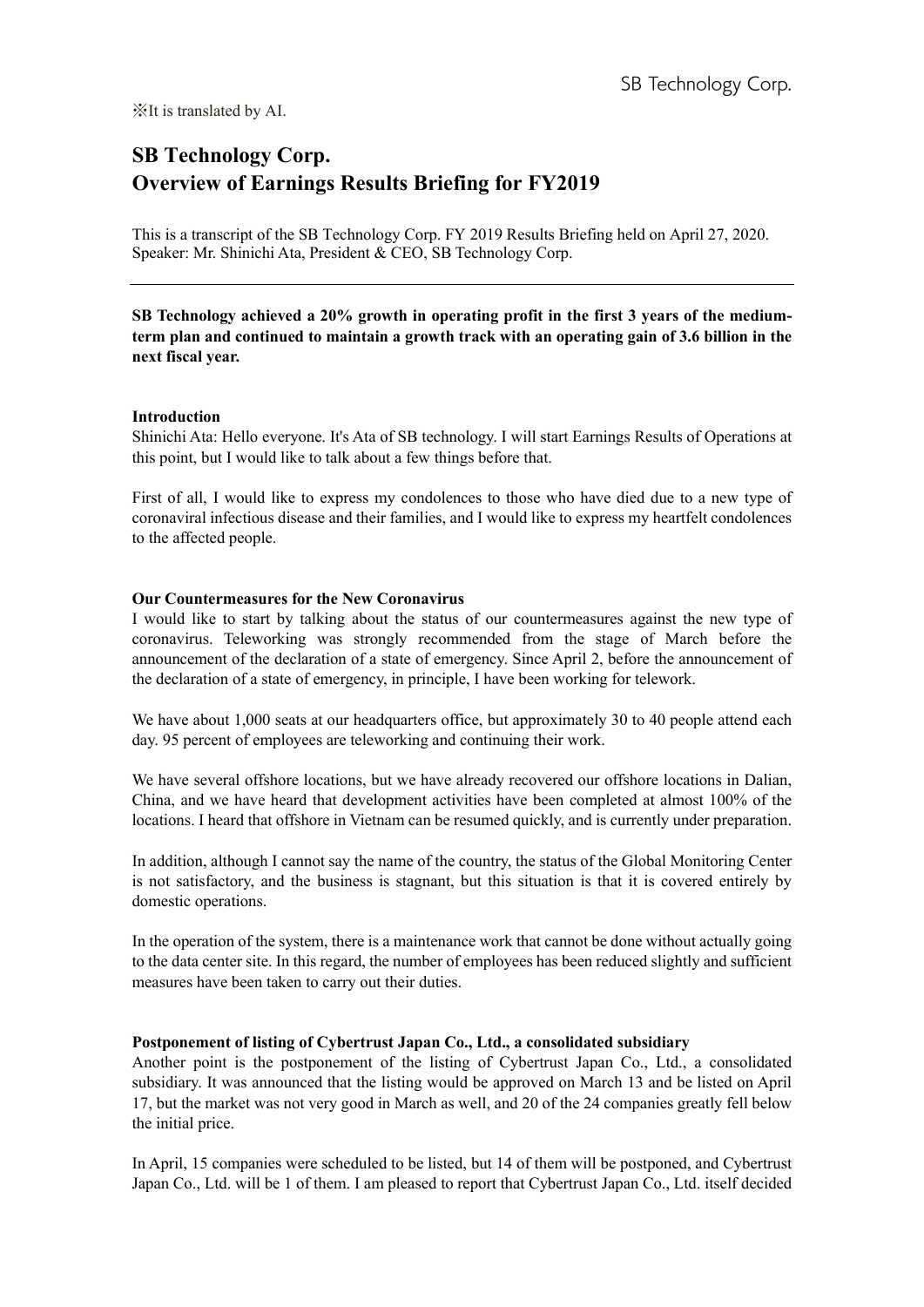that it was not possible to form appropriate prices, and that this time it was postponed.

# **Holding of Earnings Results of Operations by Teams**

This Earnings Results of Operations is then in the form of Earnings Results of Operations using the "Teams" features. This is, of course, the first time that we have been able to hold on-line, but there have been no examples of Earnings Results of Operations using Teams in the past.

When I spoke to Microsoft Japan this time, they were very impressed and they said, "We would love to cooperate", so today we have a full of professional photographers, equipment, and staff. Although it is difficult to see a web camera so far, we have received this kind of cooperation.

I have heard that there are about 80 guests who have announced to attend this "Teams" meeting today. On the other channel, we provide streaming services called "Live Events," which are attended by 1100 of our employees at any time.

Teams Meeting has a capacity of up to 250 people, and the Live Events capacity of up to 10000 people. If this is an opportunity for companies that want to show them not only to Earnings Results of Operations, but also to employees, I would like to add it if you can use it as an example.

## **Full-year PL (cumulative)**

Now, I would like to participate in the financial results briefing. Today, I would like to explain directly to you the outline of our business results for the fiscal year ended March 31, 2020, and the progress made in the Medium-Term Management Plan.

This is an overview of results.

Net Sales was approximately JPY58.3 billion, operating profit was approximately JPY3 billion, ordinary profit was approximately JPY3 billion, and net income was approximately JPY1.8 billion, all record highs. With the start of 2019, I would like to talk about 3 years of growth, with an average annual growth rate of 20%, from about JPY2.5 billion in FY2018 as our new 3-year business plan.

In FY2019, the first year of the plan, we were able to achieve JPY3 billion, a 20 percent increase. It may have been noticed that ordinary profit and net income have grown by 30 percent.

As we explained last time, extraordinary income from equity-method affiliates was recorded in FY2017, which pushed up ordinary profit and net income.

The adjustment was made in FY2018, and conversely, equity in net losses of affiliates of more than JPY200 million were recorded.

However, as our indicators are based only on profits from our core business, I would like to report honestly that operating income has risen by 20%.

# **Solution Category**

Looking at Net Sales by solution category, we can see that business-IT and corporate IT combined grew from JPY17 billion to JPY20.9 billion, achieving growth of nearly JPY4 billion.

Both are cloud-based solutions. We saw growth in this field as 1 of our indicators, so we were able to grow steadily.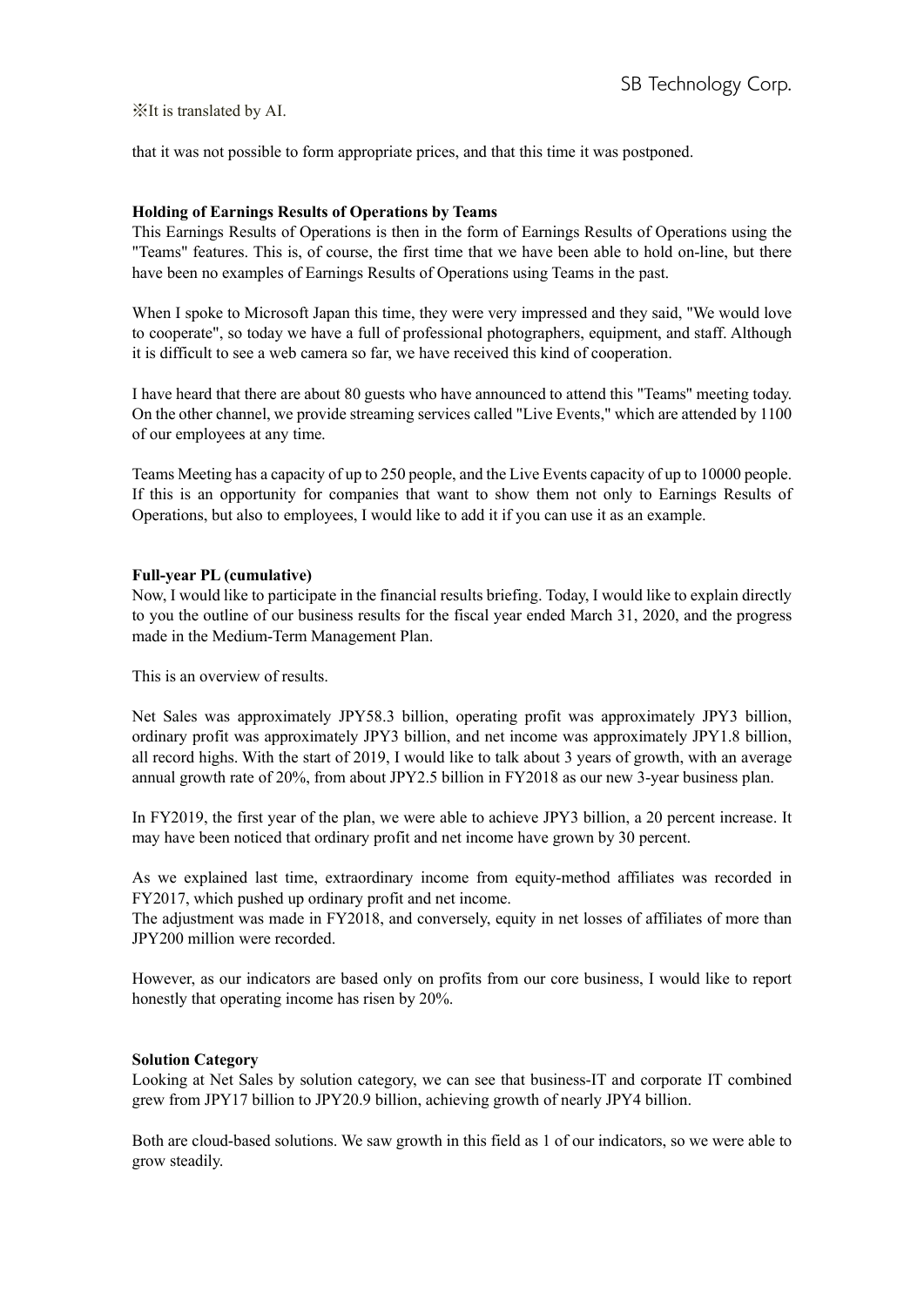Then it's about technical service. This is a non-cloud on-premises service for SoftBank Corp. and SoftBank group. On-premises, SoftBank Corp. may be denied.

Because SoftBank Corp. is a telecommunications company, it basically has a very large number of data centers, and it itself is a business. In addition, since communications can of course be done on its own, it is not a public cloud, so we use this way of writing.

In the 2H of the previous fiscal year, the number of vendor-managed projects for SoftBank Corp. increased by more than JPY1 billion per quarter from October to March, which supported sales of more than JPY2 billion per quarter.

The last is EC. EC is also a norton store management agency business, and this business also performed strongly. Each of these solutions has grown from JPY50.4 billion to JPY58.3 billion.

In our case, we disclose the marginal profit after deducting external costs. In FY2018, our marginal profit of JPY14.5 billion was JPY16.4 billion, an increase of just under JPY2 billion.

Of particular note was a 1.4 billion increase from 6.9 billion to 8.3 billion in the focus areas of Business IT and Corporate IT. Technical Solutions also increased from JPY4.6 billion to JPY4.9 billion. Similarly, in the EC business, we can see that it is growing from JPY2.9 billion to JPY3.1 billion.

## **Net Sales by Customer**

Next, by customer. Among these, what has risen greatly is sales of SoftBank group companies. This marked a significant increase from JPY12.1 billion to JPY17.5 billion.

Regarding the contents, the breakdown of JPY17.5 billion in the "SB Group" in the "Solution Classification by Customer" is conventional technical services. As vendor management, approximately 400 engineers from 10 companies have been seconded to SoftBank Corp., and we have transferred the work that we have been assisting in developing.

Not only that part, but also 1 of the companies of SoftBank Corp., which started in 2017, the project of switching all the core systems to the cloud side peaked in 2017-2018 and 2019.

For this reason, it will take some time in FY2020 to complete the transfer of the company's core systems, particularly in the field of corporate IT, and we will be able to see that this part is expanding.

In Enterprises and Public Sector, the growth rate is not very large, as it ranges from JPY19 billion to JPY20.6 billion, but I think you can see that so-called cloud projects are growing.

#### **Operating profit**

Bridges for operating income totaled JPY1.93 billion, which was attributable to increased sales and marginal profit. On the other hand, we increased the number of employees by more than 50, and since then we have improved the remuneration for our employees, raised the base, and so on. As a result, fixed costs have increased by about JPY1.4 billion. This resulted in an operating income of JPY3.03 billion.

#### **4Q of Fiscal Year Ending March 2020**

Next, sales and operating profit by quarter. I think we can see, but operating income for the 4Q is below the level of the previous year. Sales were strong through the 3Q, and fell below the previous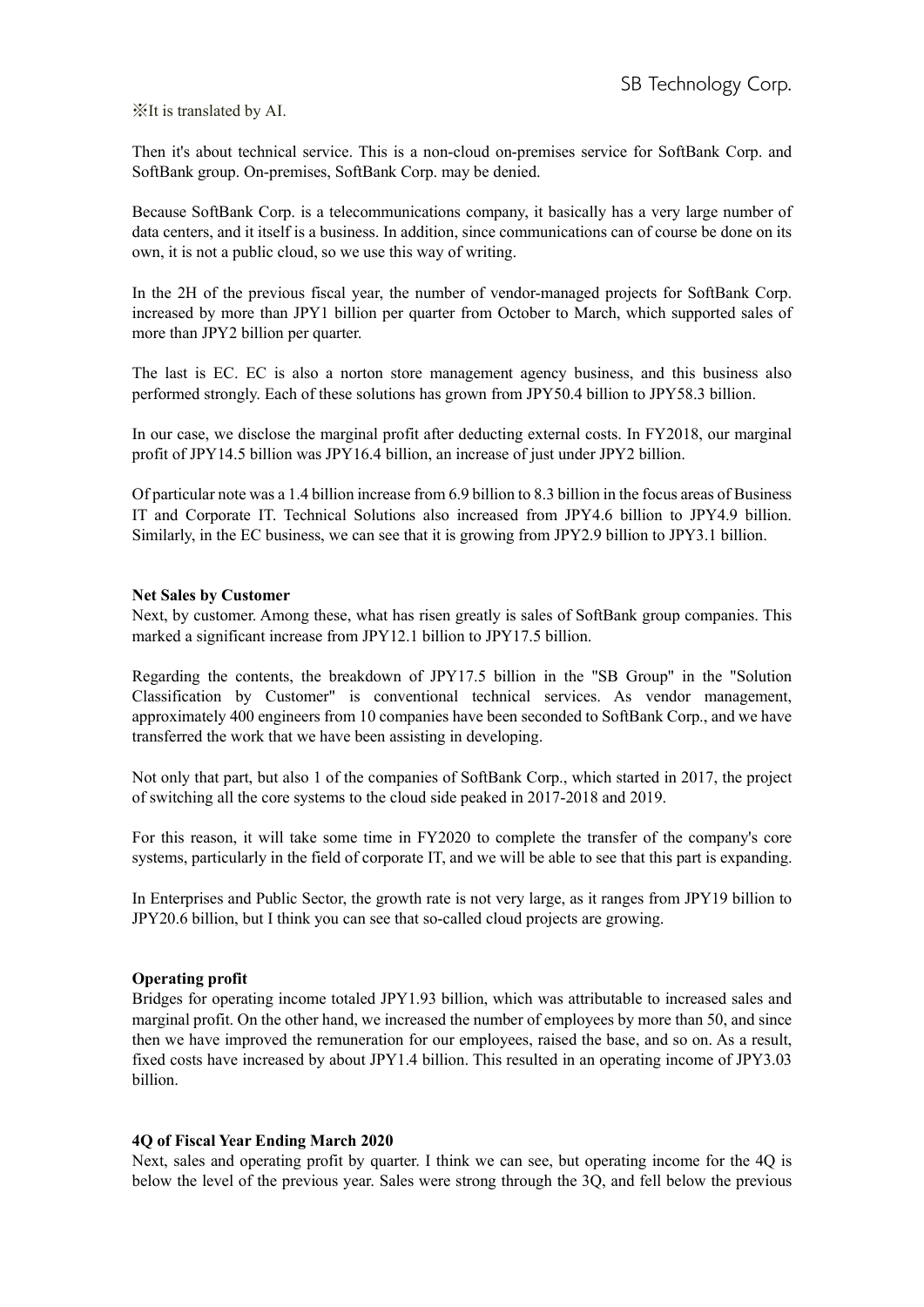year's level in the 4Q.

First, because our accounting methods follow Earned Value, sales do not increase when we receive full acceptance inspections, but we record sales and profits on sales.

In the past, we were very concentrated in the 4Q, but each quarter is now proportionately divided, and the balance has improved.

# **Major Decisions Made in the Fiscal Year under Review (Expansion of the Scope of Development of the Electronic Application Base)**

I would like to talk about plans for 2020 and beyond and made important decisions in FY2019. As for our history, in 2015 we were commissioned by the Ministry of Agriculture, Forestry and Fisheries to digitize agricultural land ledgers nationwide, where paper management had been quite common.

From FY2015 to FY2016, we have led to the completion of the project, and we have been working on the operation of the project for 5 years starting in FY2017. In August 2019, we received the first order for an electronic application from the Ministry of Agriculture, Forestry and Fisheries, and we are working on the project.

Around December 2019, there was a talk about promoting digital government by digitizing all application systems for all government offices in Japan. This allowed us to expand horizontally, so we decided to invest heavily in the infrastructure of the cloud and the foundation for electronic filing, and we were working to book this amount as a software asset until the end of March.

That is the JPY310 million that is written here. 90 percent of the administrative procedures will be computerized by March 2025. Regrettably, we were working on an excellent opportunity and a great deal of work, but unfortunately, as of the end of March, there were no official announcements or orders for additional projects, and the impact of the new coronavirus has made us unable to see the future. As we proceeded with the settlement process, we considered whether to treat JPY310 million as an asset or JPY310 million as an expense and finally decided to treat it as an expense.

These decisions mean that operating income of only JPY880 million, compared with JPY1 billion last year in the 4Q. I would like to talk about this point and a later dialogue together with the strategy for FY2020.

# **[Non-consolidated] Orders Received/Order Backlog (Excluding EC Solutions)**

However, although the order received was JPY24.5 billion in the previous fiscal year, it was JPY34.8 billion in the previous fiscal year, so we received a large order for JPY10 billion. The order backlog at the end of March was JPY13.5 billion at the end of FY2018, but this time the order backlog was JPY16.3 billion, which was close to JPY3 billion plus, marking the beginning of FY2020.

#### **Recognition of Business Conditions**

I would like to talk about the outlook for FY2020.

Firstly, the first EC. While PC shipments were low, we have worked hard to exceed the previous year's sales, but we have recently begun to see signs of peaking out.

Then the old Symantec. Enterprises division was acquired and the company we do business with changed its name to Norton Lifloc, which specializes in private customers.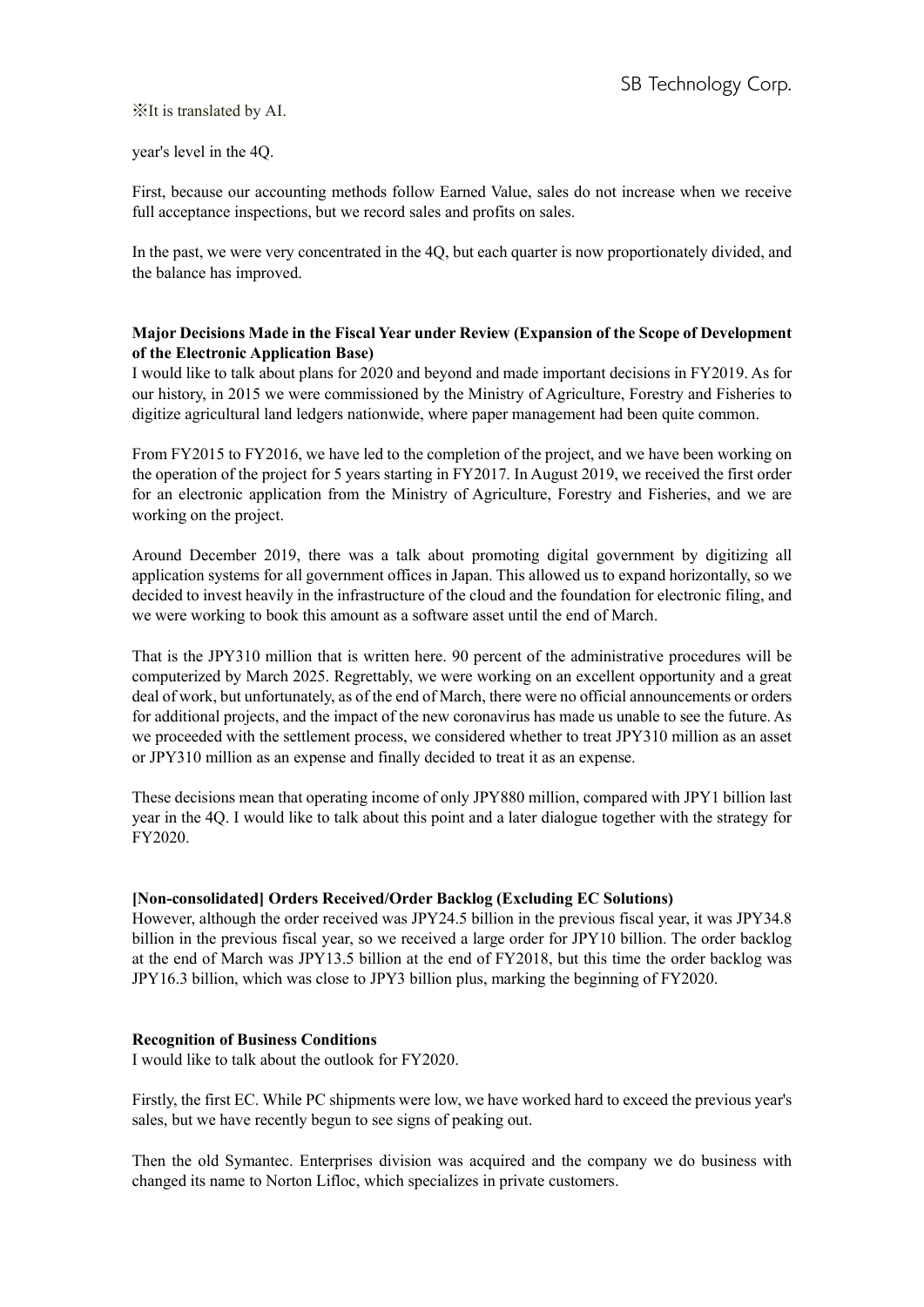Nevertheless, we saw a weak picture because of the risk that antivirus software will continue for a long time and because of the pressure on profits to raise the price of the invoice.

Next, we will provide on-premise IT support, primarily to SoftBank group companies. Last year, the vendor management project was a half-year period from October to March, but this fiscal year will be a full-year period from April to March, so I think that this will be positive.

Until now, our partner engineers have been asked to place orders individually and release them after the end of the period, but I am telling you to take on the challenge of using this to consolidate this to us and assign it to the next project.

For the Softbank group as well, people who understand the Group's way of doing business can work in a variety of fields. Conversely, there is the possibility that people will come to the enterprise or public-sector cloud projects, which is a positive factor.

Negative factors, of course, are in such an environment, so while we have not heard of them at present, I think there is a possibility that the budget will be reduced.

Next, corporate IT. I am confident that we will surely be able to grow in line with our plans, thanks to in-house IT support, Enterprises public works, accelerated telework and digitalization among SoftBank group companies, and security measures in the telework era.

Finally, about business IT. It is an IT support business, but promoting digital government is a public sector. Then, DX acceleration is a positive factor.

Negative factors include the tremendous impact of the new coronavirus in the global manufacturing and construction industries we are focusing on. Will investment be successful in this environment? At this time, we have heard a variety of information. Customers feel that they need to be aware that the introduction of Teams and the shift to DXs will need to be promoted more and more. I think this is still an area in which we will make up-front investments, so I wrote that it is flat compared to the plan.

#### **FY20 revenue estimate**

Based on the above, the forecasts for FY2020 are as follows. Our goals are to achieve JPY62 billion for Net Sales and JPY3.6 billion for operating income, a 20% increase. Importantly, we must support the telecommunications business of our parent company, SoftBank Corp..

In addition, we will promote digital governance in the public sector. In many ways, the cost and time required for the procedures are extremely high. In response to this, I would like to somehow make it possible for things to go ahead quickly through the power of cloud and IT.

In Enterprises field, our customers are also looking forward to the DX promotion, so we would like to have 2 meanings in the 3 areas.

#### **FY21 Management Indicators**

I would like to provide a second explanation of the medium-term management plan that we announced last year.

Under the 3-year medium-term management plan, operating profit will increase by 20% from JPY2.5 billion to JPY4.3 billion, and the sign of JPY4.3 billion will remain unchanged. In addition, we have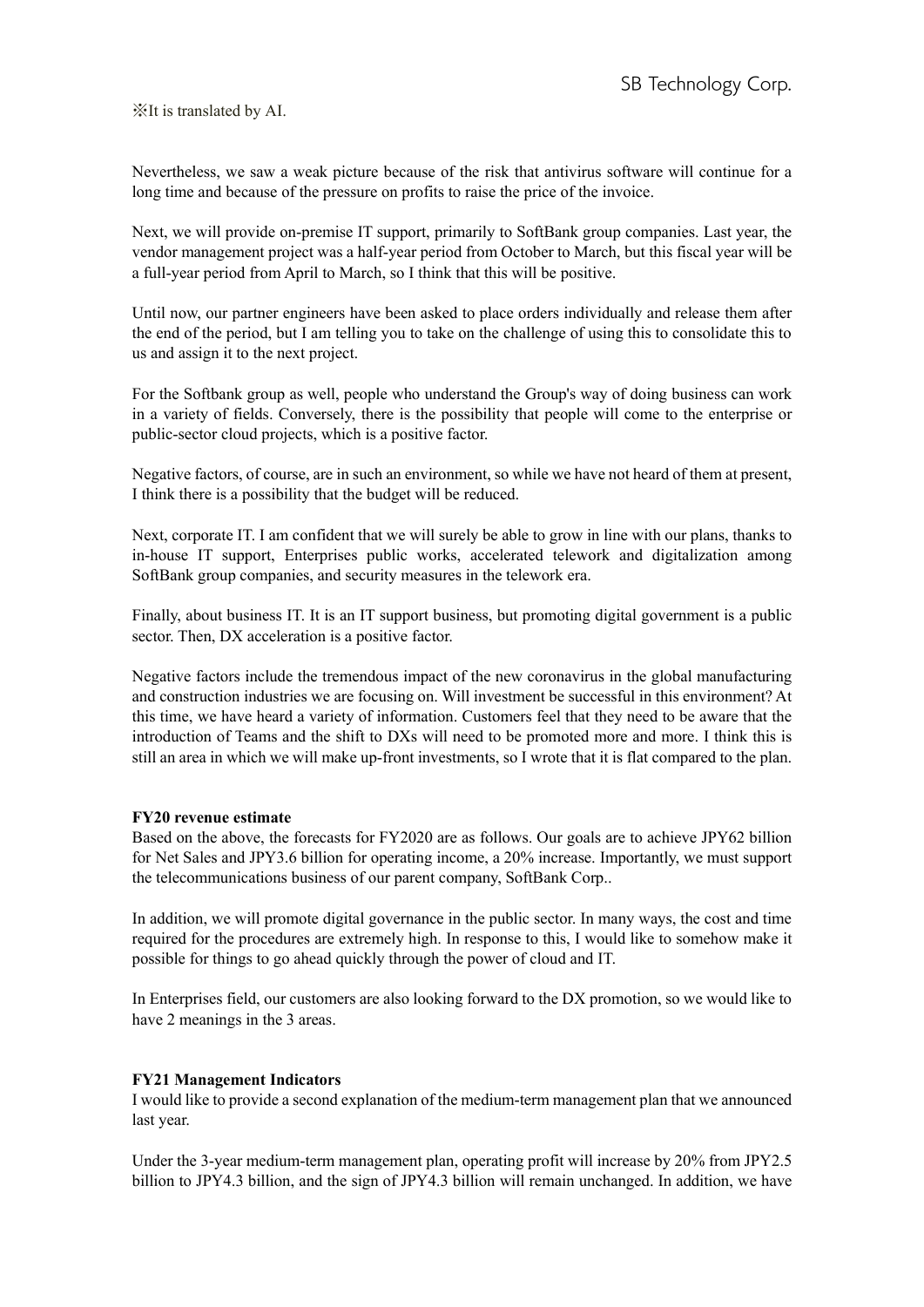set a target of achieving a 50% BIT&CIT Net Sales composition ratio in our core business domains. We will also leave our ROE unchanged at 13% and make sure that we achieve the second year of the Medium-Term Management Plan.

## **Direction SBT is aiming for**

This is the direction we are aiming for. In April and October of last year, we announced this report and explained it. Until now, we have always communicated with people in the information system division to develop and operate IT for enterprise, but our customers are increasingly interested in utilizing information system technology and IT technology in their business divisions.

In the last 2 or 3 years, I felt that the IT divisions were being transferred to the business divisions because "I would like to think more about IT that can be used in the business divisions after transferring the server to the cloud."

How can we deal with this trend? In the area of SB technology, the information systems division is becoming weaker, so we will outsource a variety of in-house support services that we have already enjoyed.

I also say that we will evolve into a service provider by packing our various solutions and applying them as they are.

Next, when an information system goes to a business site, there is a better understanding of IT knowledge and trends. It is important to ask how to implement IT in a unified manner and what picture should be drawn up. To that end, we aim to create consulting and business IT.

We have carried out numerous PoCs. Our 3-year goal is to evolve into a service provider, and then to create consulting and business IT. We hope to be able to talk to people who are presently in the information systems division about the values of their experiences and the methods of their trials, and to be able to draw and test a variety of pictures.

#### **Divisional organization**

In line with this, we made a major effort into the organization of the company as a whole. So far, we have created a technology headquarters in which our engineers have developed sharp engineers in the sense that "our technological capabilities must be as sharp as possible" and "our technical capabilities must be absolutely impossible to lose to our competitors." In recent years, however, engineers who will probably compete for one or two in Japan in some fields have come to limit their own locations specific to the headquarters system, saying that when they look sideways they are not in their own category.

On April 1, we shifted to a divisional system based on the belief that if we had excellent flavor technology but the story next to us was not about ourselves, we would not ultimately be able to obtain customer satisfaction.

We have created solutions and services divisions to serve as SoftBank Group Corp. companies, Enterprises and public operations divisions, conventional ECs, and service providers, which are major themes.

The corporate organization involves repeating the divisional systems and organization by function. The organization by function has been in place since 2014, but until then it had been a divisional system. For 6 years from 2,014 to 2019, we will establish the organization by function and shift to a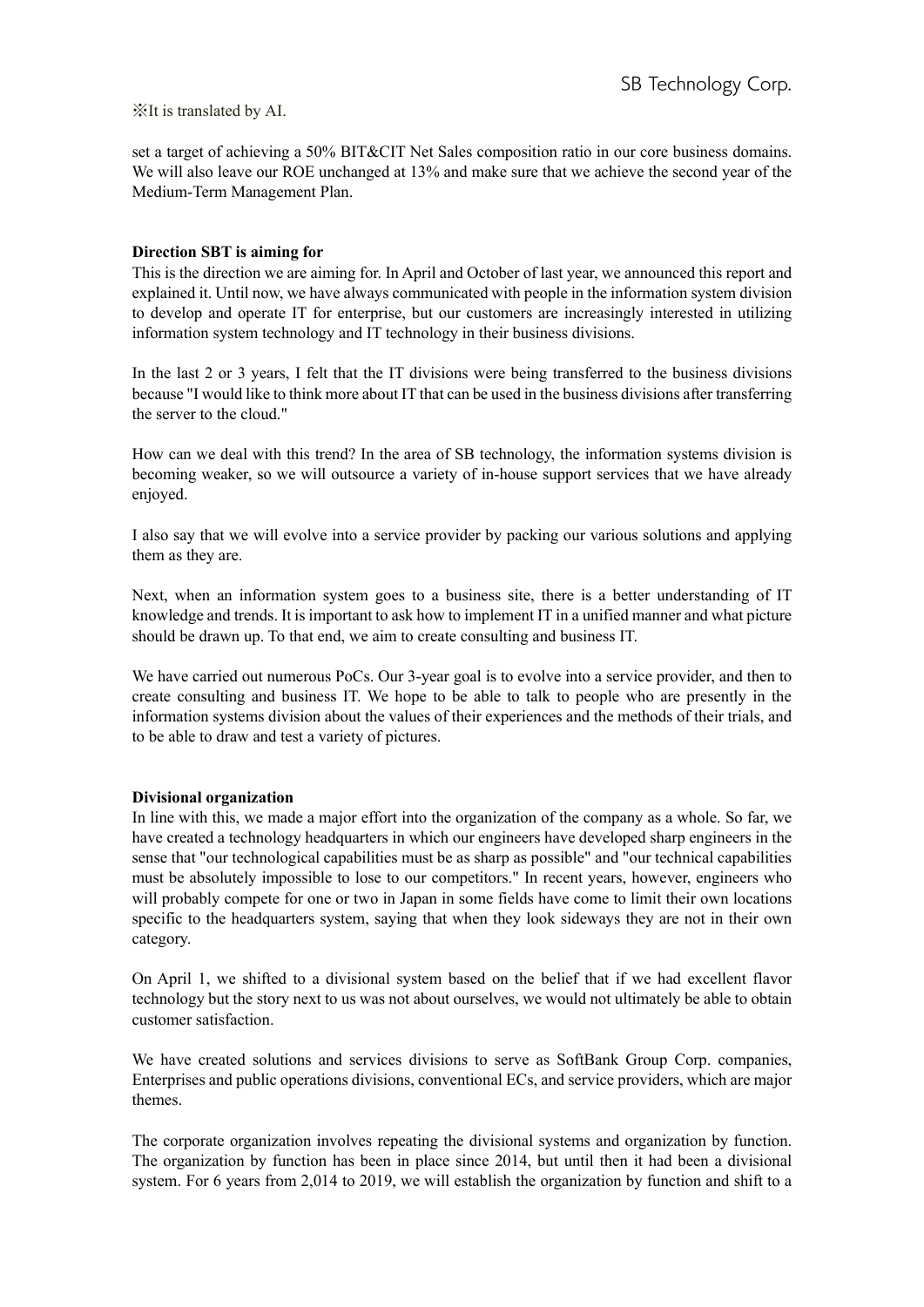divisional system.

# **Expand and strengthen SoftBank Corp. (parent company) businesses**

In our business for SoftBank group companies, we will fulfill our positioning as a strategic SIer that supports social infrastructures through SoftBank Corp., which is positioned as SoftBank Corp.. At present, our SoftBank Corp.'s IT budget is only about a dozen percent, which is not an overwhelming percentage. However, we intend to expand this area. We will move from the style of ordering individual engineers to the lab type, and change it to a form that firmly grips our human resources.

# **Corporate IT/Business IT (Enterprises)**

Next is Enterprises. Our cloud strategy consists of first steps, second steps, and third steps.

First, we will convert our communication infrastructure into a cloud service, and then turn the necessary data into a cloud. And by updating that data, the most fresh data is in the form of cloud computing.

While it is difficult to think of this Teams as 1, Enterprises unit's approach is to first solidify the communications infrastructure and then promote DX so that the IoT, AI, and big data processing tools on the cloud can be used in an ever-increasing manner.

# **Public (business IT/DX)**

The second point is public. This is the electronic filing that I mentioned earlier, that is, digital government.

We concluded that we should treat them as expenses rather than as assets because we took risks about what changes would occur in FY2020.

As a result, on the 22nd, Prime Minister Abe told us that he wanted the digital government to be moved further forward, and in reality we have received inquiries from the ministries and agencies. I think the environment is 1 in which the common infrastructure and application platform of the cloud, which we developed last year, can surely survive, on what kind of form and how much we can do.

The Ministry of Agriculture, Forestry and Fisheries was engaged in 5 programs. I wanted the 2 programs to be implemented from April 2020, and wanted the 3 programs to be implemented at PoC.

There are 4,500 types of application work by the Ministry of Agriculture, Forestry and Fisheries, of which 4000 types represent 90% computerization. There are still 5 types of them, and there are still 2 types of them that are actually working. I think it's the tough work to get everything by 2025.

However, the same applies to agricultural land projects, but we have steadily digitized agricultural land data with 300 million brushes. This time as well, I would like to challenge 4,000 types of applications.

# **Our original service/sales partners**

On the other hand, we sell various administrative and migration tools to move to the cloud, named "clouXion." The development and sales of this project began in July 2018.

In FY2019, however, we still have a large portion of our sales activities in-house. Over the years 2020